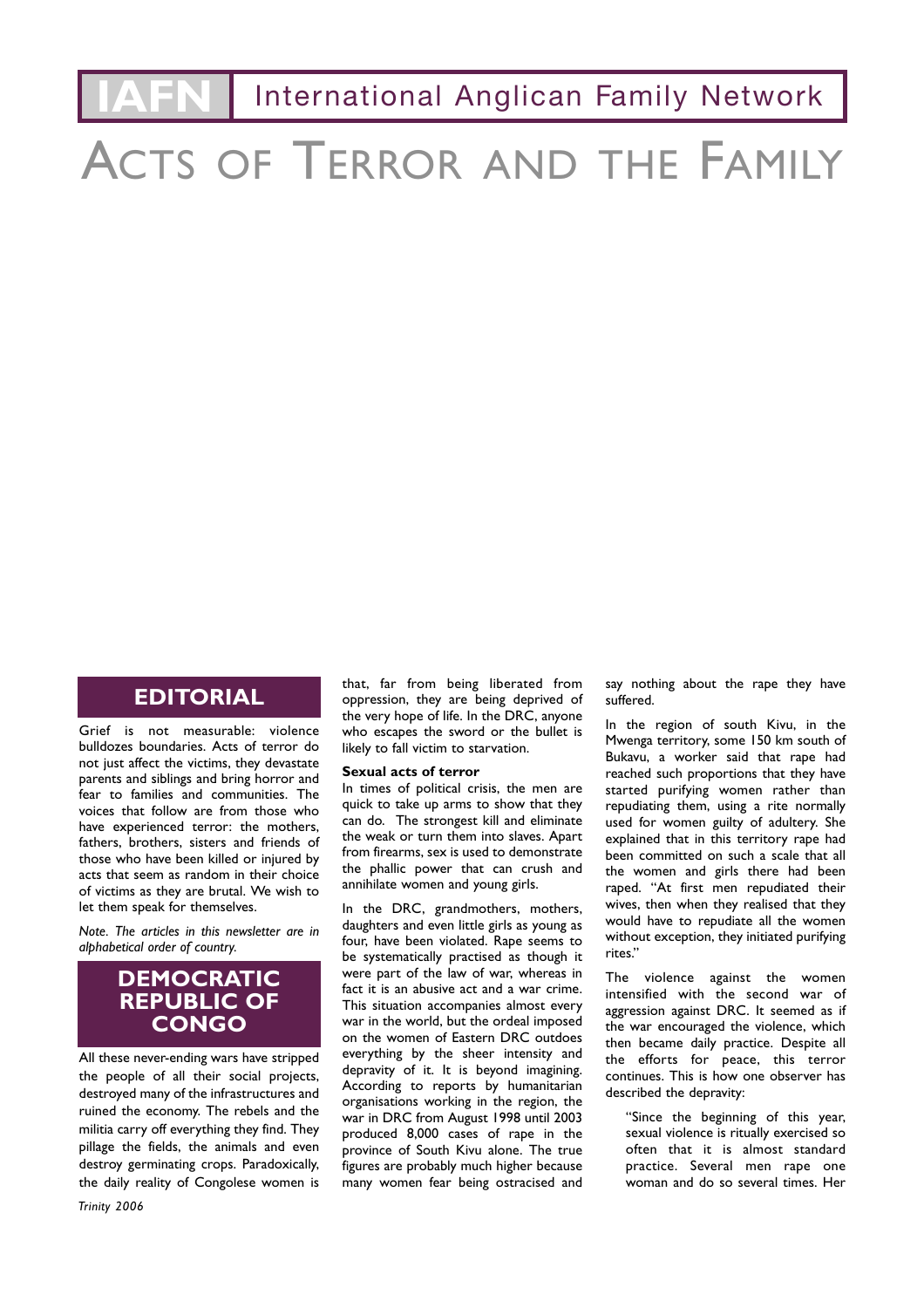husband is bound hand and foot in their cabin and the children are brought in too. All of them are forced to be present… The attackers force the family to engage in acts of incest between father and daughter or brother and sister. They even go so far as to sodomise some of the men, an act that is quite unthinkable in rural Africa, even in consenting relations."

Sexuality remains a taboo in Africa: sex can never be practised in public, far less in front of one's own children. Customs are being overturned. These children are left inwardly shocked and injured. It teaches them to lose respect for everything to do with their culture or even to develop a deep-rooted hatred for all those guilty of raping their mothers.

The men who commit these atrocities have no idea of the physical and psychological costs of their loathsome actions. The worst thing is that some of the men who commit these crimes have even gone on to execute some of their victims, on the pretext of saving them from shame and suffering.

Sometimes the women who have been raped are condemned to live in isolation. African humanity is under scrutiny as a result of this violence. It has been betrayed by inhuman practices. The respect due to the one who gives birth to life has been trampled underfoot. The whole notion of decency has been lost, things that are taboo and prohibited are revealed for all to see.

#### **The child victims of terror in Eastern DRC**

The violence perpetrated against children comes on the one hand from the war itself and on the other from the consequences of the violence against women, their mothers. What is special about the Eastern DRC is that the children who are recruited into militias are the youngest ones who are still totally dependent on their parents. They are known locally as "Kadogo". They are forcibly snatched from their parents or from school and taken into the forest to receive military training. The ones who cannot keep up with the training die without their parents knowing anything about it. It has happened that in the fighting, children from the same family recruited by different groups have found themselves face to face. So, although the war has been officially ended by the Pretoria agreements, and some children who survived have been demobilised and returned to their families, they have become dangerous – not just among themselves but for their families and for society as a whole because of their disastrous education in violence.

In the second case, the children are victims of the violence to which their mothers are subjected. Even in his mother's womb, a child can communicate and follow her movements, moods and feelings. But while they were carrying their children, these women were victims of every kind of violence. They were intimidated, terrorised, frightened by gunfire and the nightmare of rape and death was ever present. Such acts of terror spare no one, not even babies in their mother's womb, and all the children born during this crisis are affected by it.

Peace will not be restarted where everything has been laid waste by violence simply by rebuilding the social and political structures; above all, we will have to eradicate the violence that resides in people's hearts. This has less to do with politics and economics than with the mission of the Church and of the family, as the nucleus of the nation and all the other areas of education. To be effective, this mission will have to accompany both aggressors and victims, condemning acts of violence and trying to bring the two groups to make peace and act justly. This mission will also have to include therapy to help in healing all the women and children left traumatised by violence and thus break the vicious circle.

While recognising all the work done so far by non-governmental organisations, the Church itself has a not-inconsiderable contribution to make to this great mission for peace. It is well placed to speed awareness of peace and ways of practising peace because it is still the place that assembles large numbers of people in Africa. What is needed in this struggle against terror and violence is a fundamental shift of consciousness. Konrad Raiser, former general secretary of the World Council of Churches writes: "We must give up being spectators of violence or merely lamenting it and become active in overcoming violence within and outside the walls of the Church. We remind ourselves and the churches of our common responsibility to speak out boldly against any defence of unjust and oppressive structures, the use of violence and gross violators of human rights committed in the name of any nation or ethnic group."

It would be a great and significant undertaking if all theological institutions and the local churches active in the religious field were to form a network in order to carry out their common mission of educating the people for peace and reconciliation, drawing on their relations at regional and continental level. We must invest in educating women and children who are the future of the whole region.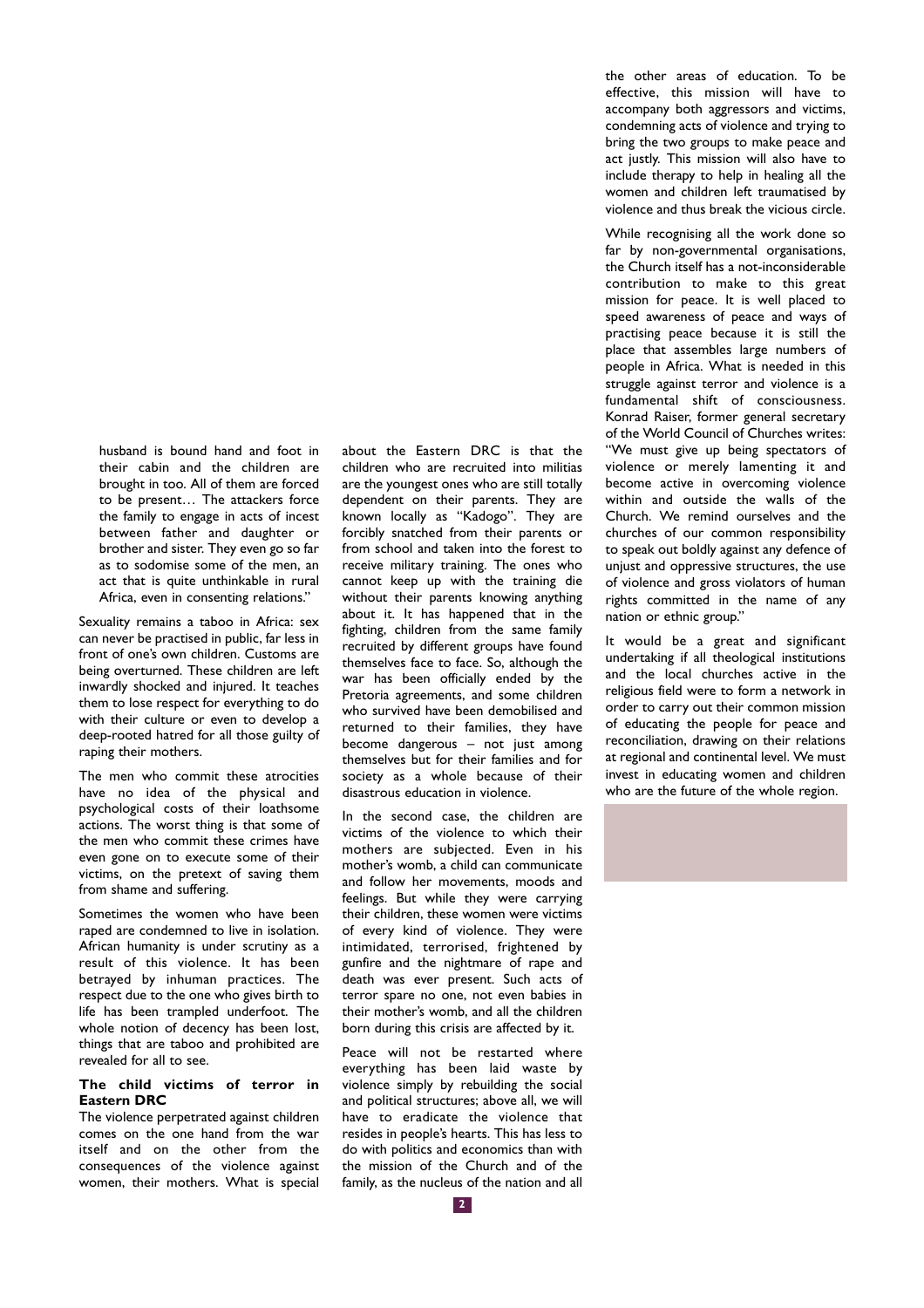# **ENGLAND**

any circumstance. Yet there is another layer of grief, a darker layer which accompanies an act of terror such as my family experienced on July 7th. It was as though an eruption of evil had spilled over into our lives, an encounter with the most destructive behaviour to which the human soul can descend.

An 80-year-old grandparent and an 18 year-old sibling do not respond to such an event in the same way. Reactions are unpredictable and expressions of loss and grief are as uniquely felt as the relationship to the person who has died, mother/child, father/daughter, sister/sister, brother/sister, and so on. We are united in our grief for lenny, but also isolated in our individual sorrow. All of us have come to learn that this must be respected. We help each other when we can but accept when we cannot.

As a family, we are in a process of trying to deal with our collective and individual grief for Jenny but also, and perhaps more complex, the anger and outrage of July 7th and our feelings towards the people who chose on that day to detonate bombs in the midst of a random group of people and bring about death. We live daily with constant reminders of that event, not least through news reports of other terrorist attacks around the world. Terrorism and its effects have become part of family normality. We don't attempt to deny it, but embrace the reality as we move forward positively into each new day with a wealth of care and kindness from church, professional support structures, strangers and friends.

On 7th July last year my daughter Jenny was travelling to work at a music publishing company on the London underground, when she was killed by a suicide bomber. Jenny was one of 52 people who died.

The previous day, lenny was at the centre of celebrations in Trafalgar Square following London's successful Olympic bid for 2012. She sent excited text messages to her father and me saying how wonderful the atmosphere was, the Red Arrows display aircraft were flying overhead, laughter and cheers filled the air. Although I was many miles away at the time, in North Wales, the picture I retain is of Jenny, bubbling with excitement, full of joy and typically spreading it all around in a loud and infectious way.

In less than 24 hours, Jenny was at the centre of another event, one of devastation and carnage and this time there was no text message, no Red Arrows, laughter or cheering. Instead the sound of sirens filled the air and the ripples of death started to spread.

Due to holidays, work and demographics, like most families, ours was scattered at the time of the terrorist attack. Within hours and without fuss or panic, this enormous machine called "family" shifted seamlessly into practical action and support. By Friday morning, the day following the attack, our vigil had begun in earnest and the family had drawn together physically, emotionally and spiritually. When I reflect on those early days after July 7th it seems to me important to articulate how profound an expression of family that "drawing together" was. It was not about wider or immediate or closer family clan gathering. Rather it was a motley group of relatives, unique and individual, becoming part of one painfully beautiful, broken and poetic whole communion, a communion which waited, dreaded, hoped and, finally, on the fifth day when Jenny was confirmed dead, lamented.

There is something about the beauty and nobility of the human soul which has the power to transcend the ugliness and brutality of war and terrorism. In the immediate aftermath of the London bombings, a surreal calm pervaded the atmosphere in the house as we waited for news. Even when faces and names of suspected suicide bombers began to appear and dominate news reports, the beauty and loveliness of Jenny and the other victims could not be supplanted by the cruelty and wickedness of the act. Even in the face of death, it is essential to preserve the sanctity of life and protect that which is most precious against violation.

I've never experienced an actual earthquake, yet I would describe the resulting effects of July 7th on the family as an earthquake in its emotional sense. One moment life was good, day-to-day normality, the landscape recognisable, familiar and fairly secure, albeit with an occasional spot of turbulence. Then everything changed, the ripples of death were felt, the calm made way for the storm, and chaos and confusion threatened to overwhelm us all. Like a building rocked by an earthquake, every aspect of life, including faith, is shaken to the core. Order becomes disorder, cracks appear in the foundations, the landscape is distorted and the spirit despairs. Muddle is everywhere and the structures can barely contain it.

Grief is a tough and confusing process in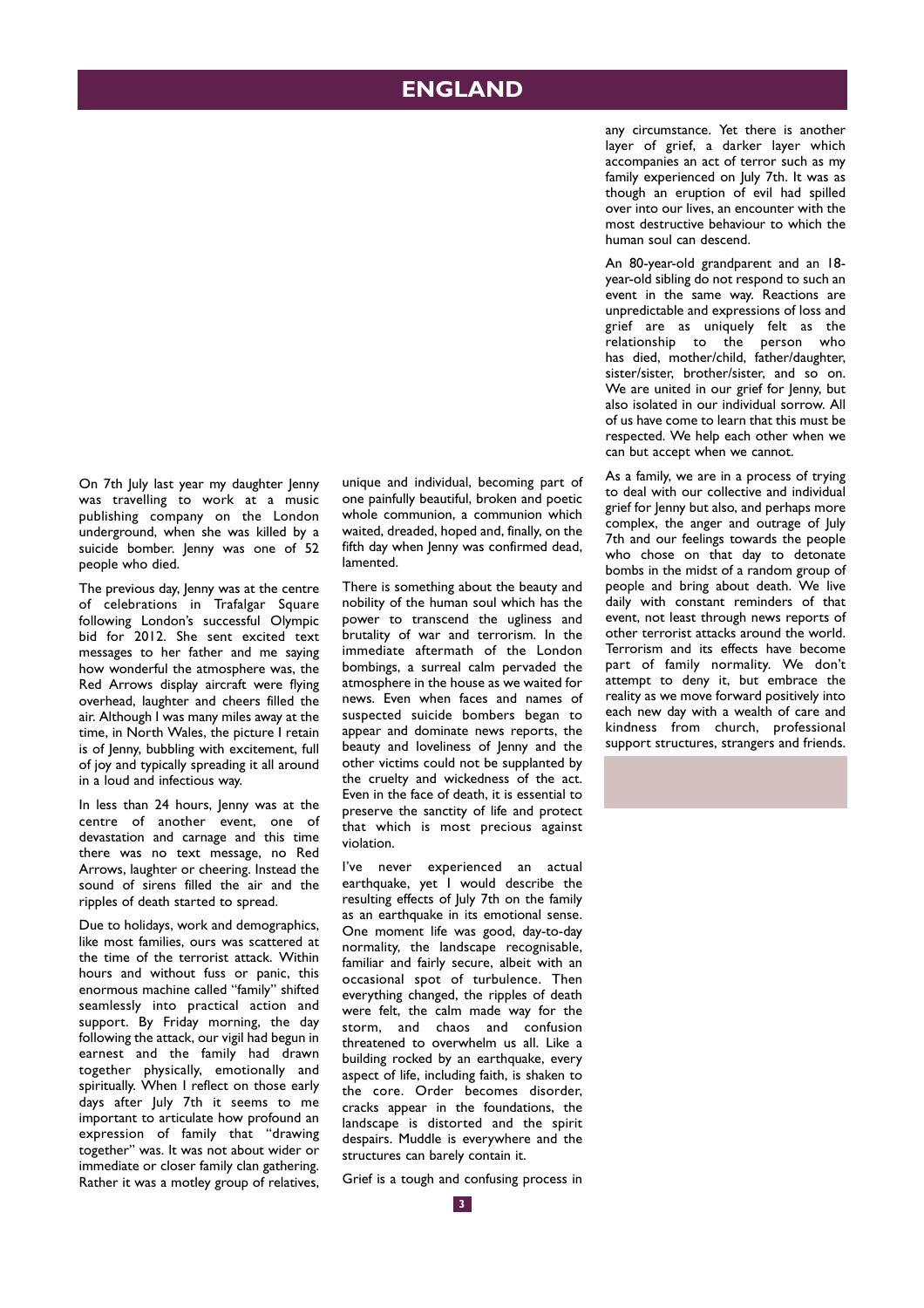#### **IRAN**

I have a six-year-old son who, despite my best efforts, is obsessed with guns and shooting. My only brother was murdered by fanatics in 1980 during the Islamic revolution that swept through Iran. Bahram was shot in the head when he was 24 for no other reason than that our father was a convert to Christianity and Bishop of the tiny Persian Anglican church. His killers walked free and justice was never done. I have good reason, therefore, for wanting to ban toy guns from the house and I have explained these to my son repeatedly. But my adult logic simply doesn't wash. "It's only pretend." he argues, designing his latest weapon from a piece of wood, a half-eaten sandwich or anything else that comes to hand.

Gabriel's behaviour and that of little boys the world over, seems to suggest that violence lurks within us all. At some level, this particularly boyish phase points an accusing finger at humanity. A propensity for violence is part of human nature. Perhaps it is circumstances and life experience that determine why, for some, childish make-believe turns to cruel reality in a variety of forms. I and my family have been victims of violence. Who knows whether, if my life had been different, I might have become a perpetrator. "There but for the grace of God…" This is not to excuse the violence, for to some degree we each bear responsibility for our actions. Rather, it is to try and understand the depths of depravity to which humanity can sink and in understanding, to keep hatred at bay and allow new possibilities to emerge.

In my family, whilst tears and anger and a deep sense of loss have undoubtedly played a part, over the years we have tried not to succumb to bitterness and hatred. This has meant a struggle with the Christian call to forgive. Not because forgiveness is the easy option but because it is the most compelling. Ultimately, as with all sin, only God can forgive the act of murder itself. For our part, we choose to forgive the wrong done to us and in so doing we free ourselves to remember Bahram unconstrained by bitterness and to live our lives unencumbered by hatred.

Each of us needs God's forgiveness – a gift freely given, to be shared. How can we accept it for ourselves if we do not even

#### **NORTHERN IRELAND**

try to offer it to others? No one ever said it would be easy or pain-free. Suffering and forgiveness are not religious clichés, cheaply bandied around until it becomes too difficult. They are, rather, fundamental to Christianity which has the cross as its central symbol. Suffering and forgiveness, whilst costly and painful, bring us nearer to Christ and give us an insight into the Good Friday story which leads eventually from agony to the joy of Easter day.

I was 13 when my brother was killed and it is only in adulthood that I have begun to ponder these things for myself. At the time, together with my sisters, we were led by the example of our parents who displayed for us a pattern of Christian forgiveness. Through the pain of grief, religious sentiments became living faith. Forgiveness brought the ability to banish hatred and continue loving when all seemed lost. For my own three children, my hope is that when they have outgrown the desire to play with toy guns, this reality will shine through for them.

barbaric acts of evil – of man's inhumanity to man. The grieving widow, the children left without a mum or dad, the elderly parents left to care for a badly-injured son or daughter. The list goes on. Acts of terrorism do not just affect individuals but scar whole families and communities.

were affected and unalterably changed by

As a priest working in rural Ulster, I have met with many families who lost loved ones in "the troubles". Life has changed dramatically for them. There will always now be a sense of emptiness. Tied up with those very painful and sad memories of how their loved ones died, are cherished memories of times in the past spent with those they loved and have lost awhile. Some recalled Christmas dinner with the family all around the table and dad in his usual seat; others talked of a brother who played a vital role on their wedding day. Suddenly that central and important figure in the life of that family was removed, cruelly taken away. In the homes of many of these families there is a special photograph which has pride of place, the focal point of the whole room – to keep a memory alive. The photograph is cherished and its frame is well polished. It is a valued memorial to love given and received and now replaced with tears.

In 1975, when I was just two years of age, my father was very seriously injured in a terrorist bombing in Northern Ireland. He was a serving police officer at the time and his injuries, both physical and emotional, meant that he never returned to normal duties again, even though he continued in the job for nearly another 20 years. To look at him now you would never know what happened to him all

those years ago, but people are very good at concealing their physical as well as emotional scars. The night my father was injured not only changed his life but changed the lives of the whole family. When statistics for the troubles in Northern Ireland are published, they list the dead and the injured but rarely  $-$  if ever – do they mention the thousands of family members and friends whose lives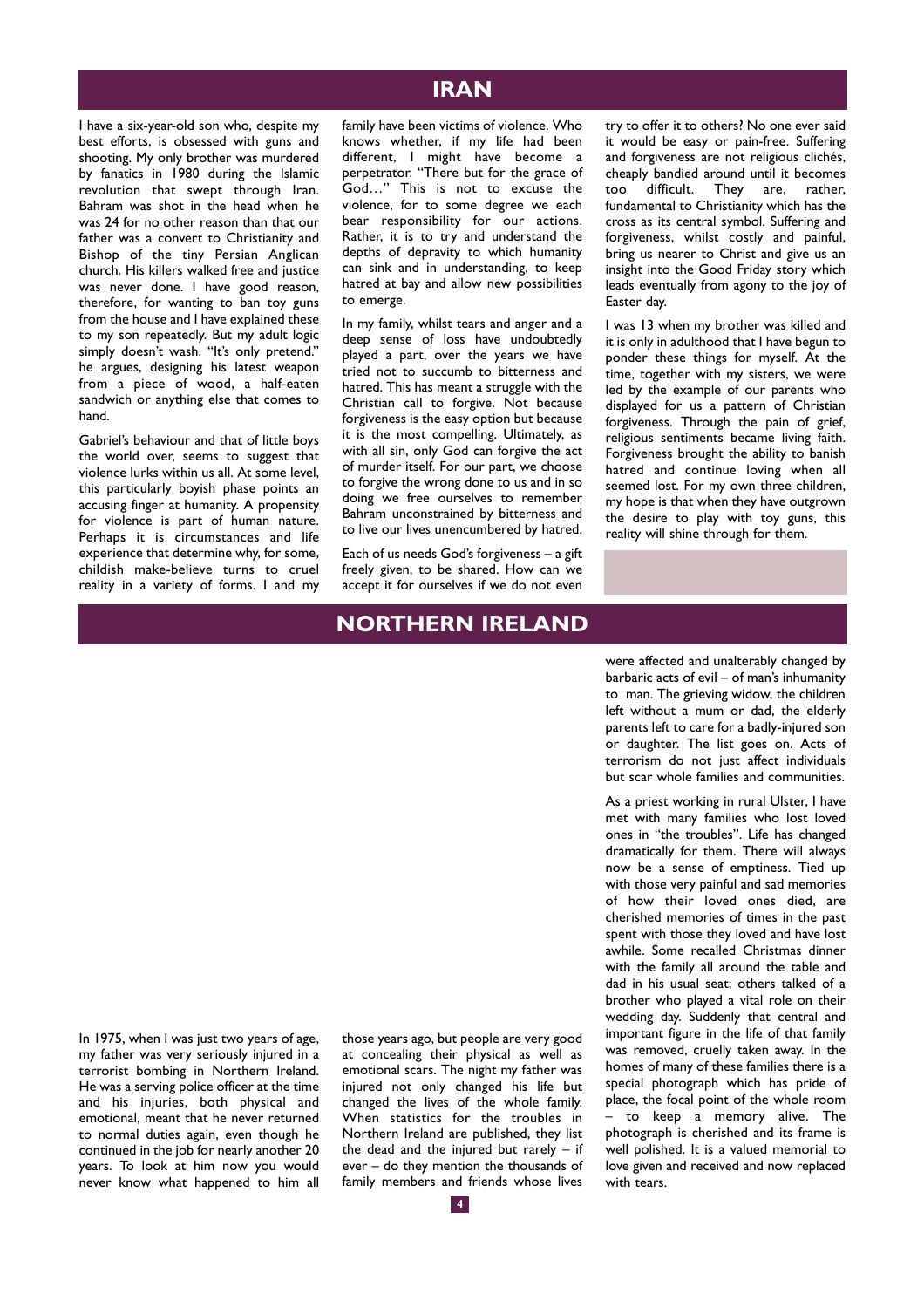So how can life move on for these families? There is a serious need for them to be able to tell their stories, recount how it was before that fateful day or night, what happened and how they have dealt with their pain in the years since. When peace has been fully established in the Province and people feel safe once more, it is clear that some facility to hear the stories of the past needs to be found. It has been pointed out that "Remembering and telling the truth about terrible events are pre-requisites both for the restoration of the social order and for the healing of individual victims."\* It is only when the individual victims begin to find healing, that society can find healing and the ability to plan for the future.

My early childhood experiences of "the

troubles" and how they impacted on my own family have made me more determined to work for peace and reconciliation in the community. As I look back on my formative years, I realise that what I took as normal, such as my parents checking under the car for a bomb before they would take me to school each day, was indeed far from normal. Instead of making me bitter though, it has made me more determined that another generation of children, those in Sunday School today, will not have to live in the same way.

During those dark days of "the troubles", many people lost their faith and trust not only in the human race but also in God. People had to find somewhere to apportion blame and so God often had to

## **PAKISTAN/NEW ZEALAND**

bear the brunt of their anger. Yet God understands the pain, the tears and the heartache, and through his love and understanding the seeds of reconciliation and hope are now starting to grow in Northern Ireland. My hope and prayer is that those seeds will continue to grow and that all the families of this small province will in time benefit from a harvest of peace.

\*Judith Lewis Herman, *Trauma and Recovery: From Domestic Abuse to Political Terror, p1*

finding the children, but six people died that day, one a good Pakistani friend of our son.

Despite the terrorists' careful plans, we know that God intervened in miraculous ways. He prevented the terrorists from arriving five minutes earlier during break-time when children would have been swarming outside. He protected the lives of children and staff by not allowing the men to see any of the 140 people hidden in classrooms. He allowed inclement weather so the classes were not outside. He confounded the men into not carrying out further plans of destruction with their grenades and He enabled children to hear His angels singing in the rafters of the High School building during the shooting. These things we all treasure and store in our memories as wonderful examples of God's miraculous intervention.

One of the impacts of terrorism is that it can undermine one's sense of personal safety. We never thought that anyone would attack a place where innocent children live and study and yet the terrorists crossed that psychological barrier. We thought our children's school was a safer place than our place of work elsewhere in the country and yet the school was attacked first and on the following day, a Christian hospital which served both Christians and Muslims was attacked with grenades. The following day we also had to shift out of our summer home of 11 years as it was being "watched" and was considered a vulnerable target. We were reminded afresh and made acutely aware of our vulnerability and dependence on  $God$ not a bad thing, but still difficult to adjust to when brought about in such a sudden and brutal manner.

Following the attack, the school closed and later relocated to Thailand for two years until its reopening in 2005. We, however, made the decision to return permanently to our home country of New Zealand. Our place of work in Pakistan was in an already volatile area and we didn't want to put the lives of our Pakistani colleagues and students further at risk with our "Western" presence. We had already hurriedly packed up our Murree home and

It's hard to look back nearly four years and in a sense drag up thoughts and feelings that have finally been processed and mostly laid to rest. But in writing this article it is good to realise that as a family we have all come out the other side of a terrorist experience and still have no doubt that serving the Lord in a difficult place, even with a difficult ending, was the right thing to do.

What is the impact of terrorism on a mission family? It tears you from your friends, your home, your job, and your identified calling by God. It leaves you questioning, hurt and angry. It leaves you with a deep sense of loss and it takes a long time to recover.

Terrorism had two bites at our work and lives in Pakistan.

The first bite came after September 11th, 2001 when all expatriates were evacuated in two days. Packing and leaving in a hurry certainly sorts out your priorities – family, photos and a few treasures are all that are important. Back in New Zealand, we worked through the impact of that event on us and came to the point where we felt it was right to go back to Pakistan and continue with our work and lives there. It was not an easy decision but it was one that we felt at peace with.

The reality was that life had changed from that of pre-September 11th. People were more cautious, security was increased at home and work, large gatherings of expatriates were restricted especially after grenade attacks on a Christian hospital and church, and this affected our corporate worship. Much later, after we had left Pakistan a second time, I realised that in the background of our lives, fear had been a constant companion for me, often felt as a churning in my stomach when I awoke each morning. However, in saying this, I also acknowledge that our return was an encouragement to the people we worked with and our local friends and God certainly encouraged and sustained us as we handed our fears over to Him.

The second bite that terrorism took at our lives came on 5th August 2002. On that day our three children aged 17, 15 and 12, along with 140 other children and staff of Murree Christian School, huddled in classrooms and offices while terrorists attacked. The sound of the firing of automatic weapons and the fear and concern about the safety of their siblings and friends elsewhere in the school is something our children will probably never forget. As parents we are thankful that some of the safety precautions put in place after September IIth prevented the terrorists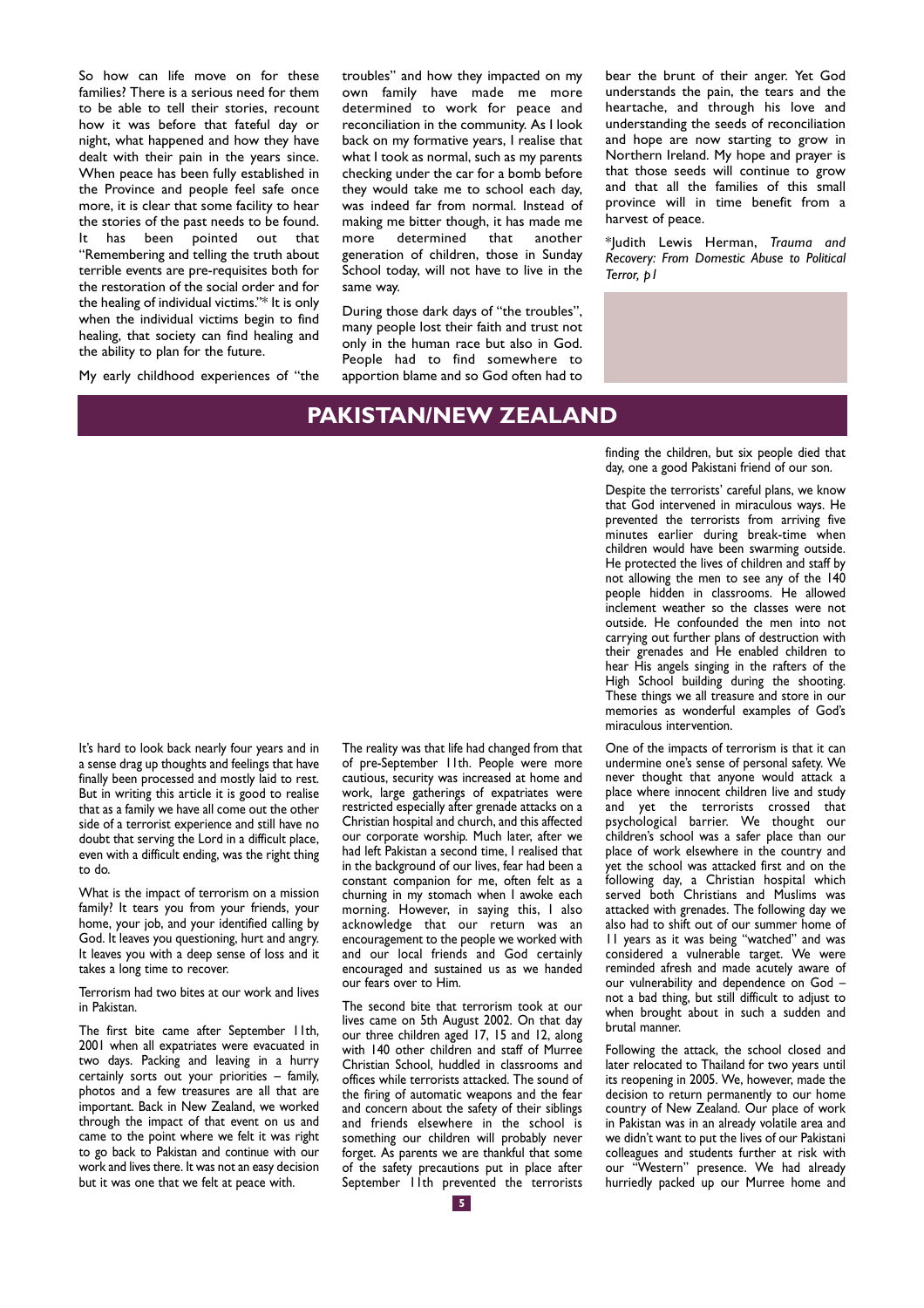said tearful farewells to neighbours, school staff and friends of 11 years and then had two days under high security to do the same in our place of work.

Back in New Zealand in the months following our return, some debriefing and traumacounselling continued on from that provided in the school immediately after the attack. However, nightmares, poor sleeping patterns, heightened awareness of danger, jumpiness with sudden sounds, tearfulness, anger, difficulty with concentration and other symptoms of Post-traumatic Stress Disorder were evident to varying degrees in our children.

As parents, we needed to work through and overcome a sense of guilt that our children were suffering in this way, as well as deal with the grief of our own losses. This was not always easy, as the need to settle into a new life in NZ often meant we put on hold some of our own processing of everything. Prayer, loving and supportive family members, friends and home church all helped, but it is very difficult for others to truly empathise and understand the impact of such an event.

As we look back over the three years since that unplanned, hurried departure, it was probably the grief of leaving homes, school, a wonderfully satisfying job, friends and a country we loved, that had a greater effect on us than the terror of the attack itself. It was our home for 11 years and our children had grown up there for the majority of their lives.

#### **PALESTINE/ISRAEL**

I don't believe "time heals all", but time is needed to heal. Our experiences haven't dampened our enthusiasm for mission. Pakistan is still close to our hearts. Soon all three children will have had reunions with their class fellows. Two of them want to eventually return to the Two-Thirds world to work. All three say despite the difficult finish to our time in Pakistan, they wouldn't change their growing up there for anything. We continue to pray for our friends in Pakistan and God's work there.

apart, so unique is how those parents reacted to the great loss of their children, almost the same age, and how the violence causing the loss of those children was viewed.

Violence on the part of resistance movements struggling for liberation and independence is looked upon as "terrorism," while state violence on behalf of the occupiers is always justified for the security of the state. Unfortunately the individual violence has failed to bring about liberation and independence to the oppressed, and the state violence with all its brutal measures, walls and checkpoints, cannot guarantee security to an oppressive regime.

Sabeel, through all its programmes, anticipates its journey of reconciliation and healing. But healing is almost impossible while the wound is still bleeding. The occupation is still there, and the suffering on both sides goes on. And both Nurit and Ismail realise that justice is the only guarantee for security, for without justice there can be no peace, reconciliation or healing.

*\* A worldwide network of women committed to peace with justice and actively opposed to injustice, militarism, and other forms of violence. Their actions often take the form of silent, non-violent vigils of women wearing black.*

"Yesterday, we were at the YWCA, to bid farewell to the General Secretary. One of the women arrived so angry and frustrated after crossing the check point that she told us that we should not be surprised if she ends up a suicide bomber. I could not believe my ears: but this is a sign of how bad the situation has become, and it will certainly be a new phenomenon for Christian Palestinians. If a woman from a comfortable home feels this way, what do you expect from a starving population in Gaza, Nablus and Jenin and other refugee camps?" **Samia Khoury** 

Two stories touched my heart deeply during those long years of Israeli military occupation. The first is of Dr. Nurit Peled – El-Hanan, an Israeli Jewish woman whose only daughter Smadar, 13 years old, was killed in Jerusalem by a suicide bomber in September 1997. The other is that of Ismail El-Khatib, a Palestinian Muslim whose son Ahmad, 12 years old, was shot by the Israeli army in Jenin in November 2005. One was killed by an individual violent act of a Palestinian living under occupation, while the other was killed by the occupying military forces of the State of Israel.

When Nurit was asked by a reporter how she was willing to accept condolences from the other side, she explained that the other side – the enemy –- was not the Palestinian people, and that the struggle is between those who seek peace and those who seek war. That is why when representatives of Netanyahu's government came to offer Nurit their condolences, she would not sit with them. In her speech to Women in Black\* she said: "My people are those who seek peace. My sisters are the bereaved mothers, Israeli and Palestinians who live in Israel and in Gaza and in the refugee camps. My brothers are those fathers who try to defend their children from the cruel occupation, and are, as I was, unsuccessful in doing so."

Despite her great loss, Nurit did not turn into a bitter woman. She was able to see clearly the root cause of the "terror" that took the life of her daughter. The Israeli military occupation was the enemy, and that is why she continues to speak out in order to spare other mothers, both Palestinians and Israelis, the traumatic experience that she went through.

Ismail Khatib reacted to the loss of his child by donating his son's organs to the Israeli hospital where Ahmad was taken after he was shot. It would have been very easy for him not to even think of such a detail in the midst of his sorrow. But he did not lose focus, and out of this sad experience he wanted to spare other parents the experience of losing a child: an option that was made available to him only by the loss of his own child.

What makes the two stories, eight years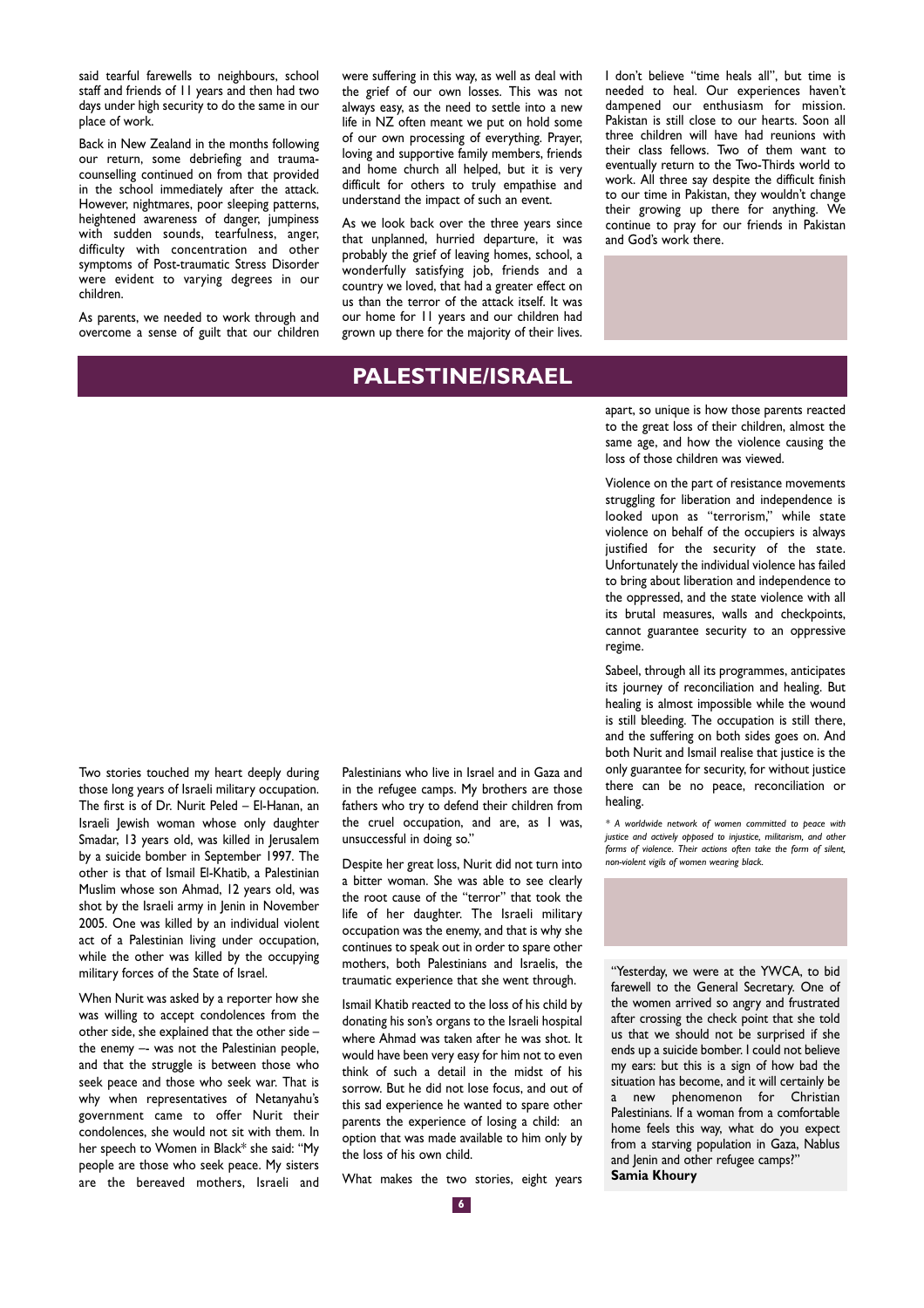#### **PHILIPPINES**

#### **Background Note**

*Since President Gloria Macapagal Arroyo joined the US global "War on Terrorism", the Philippines has become the site of an ongoing war against peasant and union activists, progressive political dissidents and lawmakers, human rights lawyers and activists, women leaders and a wide range of print and broadcast journalists. Because of the links between the Army, the regime and the death squads, political assassinations take place in an atmosphere of absolute impunity. The vast majority of the attacks occur in the countryside and provincial towns.*

Extract from *Philippines: the Killing of Asia* by James Petras and Robin Eastman-Abaya

He had dreamed of being someone his father was not and could never hope to be. What that was, only time would tell. If he had time. Edgar (not his real name) threw a doleful glance at his sleeping siblings on the earthen floor of their shanty. Poor things! They had gone to sleep hungry last night. There was hardly a morsel of rice in the house. And Mang Andres, their father, was out of work. Since he joined the United Luisita Workers' Union, he would leave the house at dawn for the picket line, not the sugar-cane fields. More often than not, he could not come home for weeks on end. He had to be at the picket line, providing security for the Union leaders who were being watched and tailed. He had to explain to visitors why they were on strike… what they wanted from the landlords – the Cojuangco clan – family of

former President Corazon Aquino… how it was possible for the farm workers to brave the harassment from police and military forces and paid goons of the Cojuangcos. Edgar did not understand. How he wished the farmers would just give in to the landlords' wishes and quietly return to work. Then, perhaps, there would be some rice on the table for his brothers and sisters.

More than fifteen years ago, the farmers were seduced into a scheme where they were considered as "stockholders" of Hacienda Luisita, Inc. (HLI). But that did not make things any better for them. They continued to receive starvation wages while the Cojuangcos remained one of the richest families in the country. The collective dissatisfaction of the 5,750 sugar-mill workers and farm workers came to a head in November 2004 through a strike following the dismissal of more than 320 labourers. Like all other peasants, they had but one call: land to the tillers!

Every day, thereafter, Edgar would bring cans of drinking water to the striking peasants. He would linger a while to listen to the leaders talk about their demands. Each day, the strike area mushroomed with uniformed men. Their long arms and fierce facial expressions were fearsome… Intimidating. Once in a while, they would shout invectives at the farmers. Sometimes, their guns were pointed at the strikers. But the farmers stood their ground. They would stay put as their union leaders indefatigably

negotiated for more humane conditions for them all. After all, weren't they human beings?

On that fateful November 16, the combined forces of the Philippine National Police and the Armed Forces of the Philippines mercilessly pounced upon the farm workers violently dispersing them. Volleys of fire from nozzles of high powered guns, clouds of tear gas that blurred their vision, shrieks and screams of pain, people scampering in all directions, bloody bodies strewn all around. Total pandemonium!

Edgar, with his water cans, ran toward the strike area, dodging the bullets. As he desperately searched for his father, he felt his body being lifted and carried away. And then searing pain. A burly soldier hung him on the barbed wire fence. Just like the crucified Jesus on the cross. Blood oozed from his arms and back. A gunshot rang. Edgar died without finding his father. He couldn't even say goodbye to his mother and siblings. The drinking water that he was going to give to the thirsty strikers that day flowed out of the cans on to the dusty road to join the rivulets of blood from dead and wounded bodies.

That carnage was but the start of a relentless HLI campaign against the terrorism of the State. The farm workers kept the strike up, braving the gigantic military trucks that rolled past their tents. The massacre became a rallying point of solidarity. Edgar's siblings told their stories again and again. Church people, professionals, youth and students, religious leaders from many parts of the world flocked to Tarlac to stand where it all happened and to be imbued by the indomitable spirit of courage… the deep passion for freedom and justice… the hope that springs eternal in the hearts of the exploited and the oppressed.

On December 8 2005, the United Luisita Workers' Union and the Central Azucarera De Tarlac Labor Union ended their year-long strike by signing agreements with the management. They got all that they demanded for. Thirteen martyrs and countless attacks on their human dignity are what Hacienda Luisita labourers can show to give evidence to the legitimacy of their struggle for land, jobs and decent wages.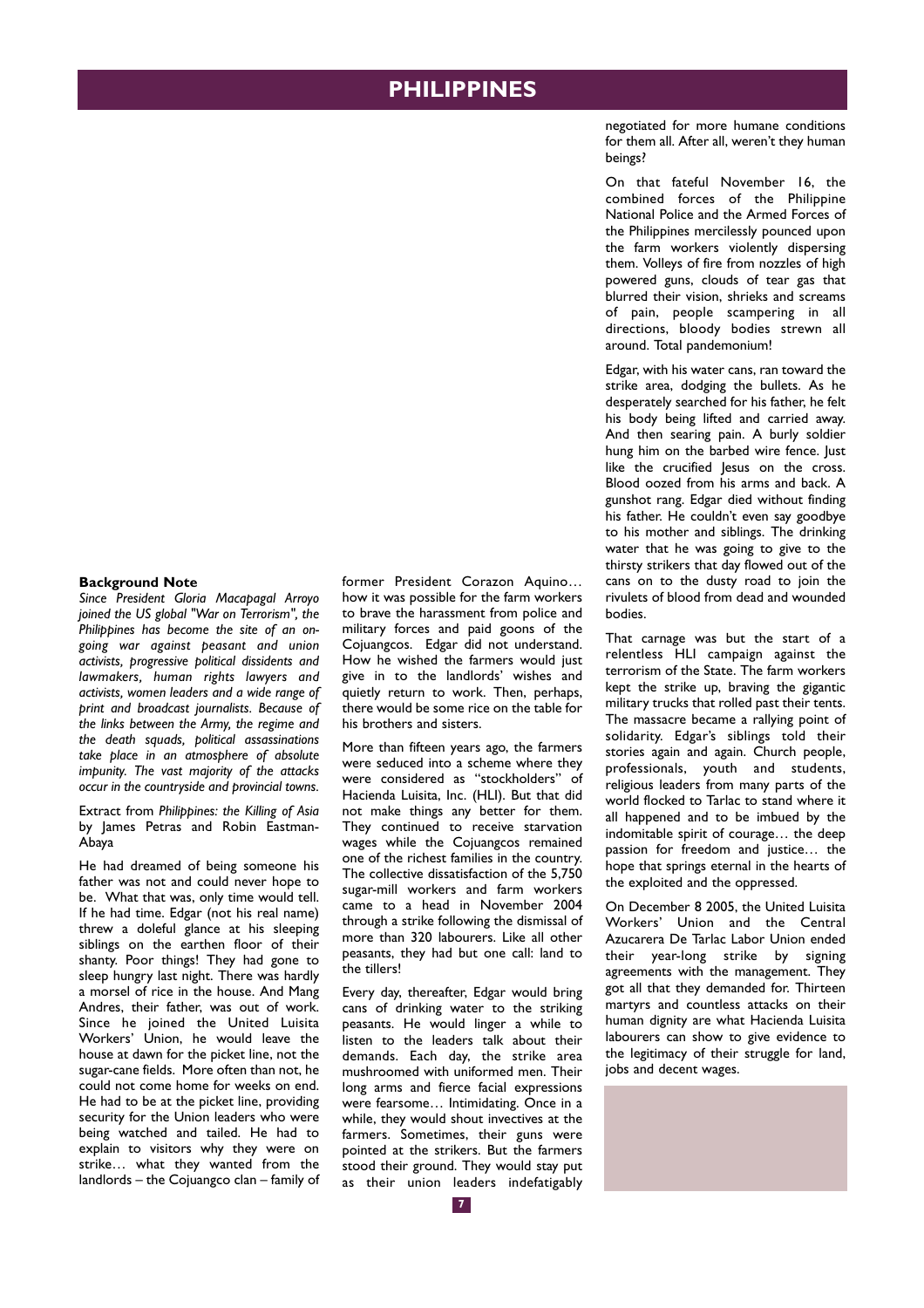## **RWANDA**

killers. My mother and sisters are very stressed and traumatised by this situation. It took me three full years of prayers and regular fasting to do away with this grief. It took me five years to be able to forgive those who killed and raped my relatives. Christian faith was very instrumental in my healing and in the forgiveness.

As a result of forgiveness, God has put in my heart the vision to care for the orphans and to preach a message of forgiveness to suspect killers in prison and to the survivors.

I call upon the world to support the reconciliation in Rwanda and the orphans to give them hope for a better future.

The 1994 mayhem claimed over one million innocent Rwandans and left severe scars on many families in the Rwandan society. These resulted from a hundred days of genocide in Rwanda where thousands of men – young men – were butchered; and young girls and mothers raped and defiled, causing them to have unwanted pregnancies and HIV/AIDS. It is sad to mention that the majority of these surviving victims of rape contracted HIV/AIDS and they are now struggling with the disease, absolute poverty and hardship to raise and educate their children. As a result of this massive raping, HIV/AIDS became rampant in Rwandan society. Many have died due to the virus while many others were traumatised as a result of forced sex. Also, the victims of rape gave birth to the unexpected children which put the young mothers at risk and tension, since they could not support their families financially. The whole society was left in a state of quagmire, resulting in young children becoming heads of families.

The atrocities left families and some homesteads in ruins. Vivid examples can be traced in places like Gasabo, Bugesera and Gikongoro, where over 2,500 children were left homeless and parentless. The children act as heads of families and are, moreover, under the scourge of poverty. This has therefore left many families in despair with no hope. The young children still nurse in the effects of genocide and poverty.

To add to this, the genocide left the society in a traumatic state because ten thousands of Rwandans were traumatised due to severe killings and the torture they experienced during a hundred days of genocide.

Moreover, the atrocities left the society in shambles because many Rwandan families and properties were destroyed and churches, schools and pit latrines became dumping places for dead bodies killed in cold blood. Rwanda was left in a sorry state. Other people were left crippled, cut by the use of pangas, and they are living in a desperate situation.

All this severely affected Rwandan families in all spheres. Also, the 1994 atrocities were followed by years of insurgency and insecurity across the country. To date, security has significantly improved but genocide survivors' lives are still under threat, with reports indicating that they continue to die mysteriously; even in broad daylight they are intimidated and made to commit suicide or flee their homes by the killers who want to make the evidence against them disappear. Worse still, many of these orphans live in a desperate and absolute poverty, lacking education, shelter and medication. It is now estimated that currently the genocide-related orphan, whose parents were killed during the genocide, those whose parents died of genocide-related AIDS, and those whose parents committed genocide and died in exile, amount to about 1.2 million.

With regard to my own story, in my family we lost 104 men, women, young men and young girls. These are uncles, aunts, cousins. Men and young men were slaughtered and thrown into pit latrines. The women and girls were raped and then pierced by sticks in public and then later left for dogs to eat. When this happened, I was not in Rwanda. But all this was revealed by the few surviving children and the repenting

#### **SCOTLAND**

Stories of families affected by the Lockerbie disaster, when a huge plane was brought down by a bomb on the night of 21st December 1988, have been well documented. Whilst my own family did not suffer directly that night, as we happily prepared for Christmas, we were very involved in the community response. Recently appointed as the local Women's Royal Voluntary Service co-ordinator, I had an immediate role and my husband was one of the first to arrive at Sherwood Crescent where the fuselage of "Maid of the Seas" Flight Pan Am 103 to New York crashed. The scenes of devastation will remain with him and all those involved forever; so will the grief and suffering witnessed by our close-knit small community in the aftermath of the event, as families from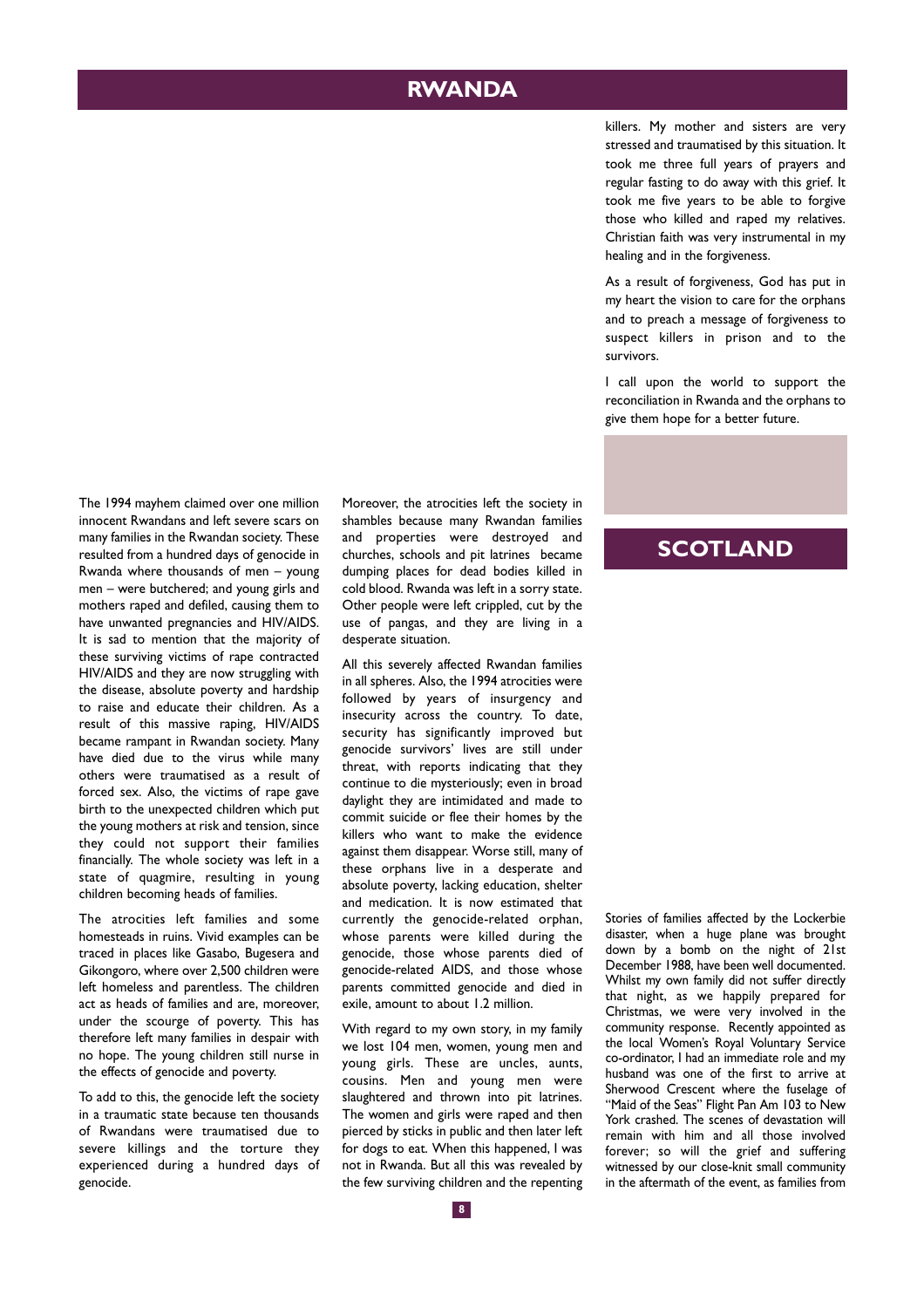both sides of the Atlantic tried to come to terms with their loss. Amazing individual stories of caring, compassion and sensitivity emerged over time, helping to balance the ongoing publicity as the long drawn-out hunt for the perpetrators was brought to a conclusion with their eventual trial.

It was inevitable that questions were raised many times such as:

Where was God that night? How could God permit an act of such unspeakable and calculated evil?

But on reflection, it was obvious that God was most certainly there. His hand was evident in even the smallest acts of kindness, as the people of Lockerbie and the surrounding communities supplied shelter, food, love and support not only for the victims and their loved ones but also for the emergency services as they set about their grim task.

And some good did come out of the atrocity. Lasting friendships were forged between local people and the bereaved families; a youth club – which continues to this day – was formed in Lockerbie to help the young people of the town, many of whom were traumatised by the disaster. Scholarships were set up by various families, colleges and universities. One such scholarship, in memory of 35 students of Syracuse University lost as they returned home from London for Christmas, annually provides for two students from Lockerbie to study in Syracuse. For the young people involved, including one of my own daughters, it is an unforgettable experience and helps to keep alive the memory of those who died.

It is often something simple that puts things into perspective. Visiting Sherwood Crescent before the crater was filled in, I noticed under a charred tree the most beautiful, perfect snowdrops I had ever seen… "A Blessed Assurance" of fresh hope and triumph over the evil that men do.

# **SOUTH AFRICA**

**Confronting the past and creating the future in South Africa and beyond.**

In 1992, I returned to South Africa after an absence of 16 years spent in Lesotho and Zimbabwe. The first thing which struck me on my return was that we were a damaged nation – damaged in our humanity by what we had done, by what had been done to us, and by what we had failed to do. And all of us with a story to tell – about our experience of the apartheid years.

In 1993 I became chaplain to the Trauma Centre for Victims of Violence and Torture in Cape Town. Already, even before democracy came to South Africa, the debate had begun about how the nation would deal with its past. A few dreamed of "Nuremberg", although a negotiated settlement with all its compromises meant that this option was never really a possibility.

Questions were raised in the media about violations of human rights in the military camps of the African National Congress outside South Africa. The liberation movement responded by acknowledging and accepting responsibility. It asserted that in a new democratic state it would be important to lay bare as complete a picture as possible of the full horror of what had happened under apartheid – not just the transgressions of those who fought for freedom.

The whole negotiating process became logjammed over the question of amnesty. The apartheid generals demanded blanket general amnesty in private – tacitly acknowledging that they had committed indefensible atrocities to preserve white rule. Amnesty was agreed to on an individual basis and in public.

As South Africans, we looked to Latin America to find a mechanism that would take us from an oppressive dictatorial past to a future based on respect for human rights. A number of Latin American countries had set up truth commissions for that purpose. We too opted for a Truth and

Reconciliation Commission as a mechanism to acknowledge and to overcome the past. Even before the Commission began its work, I asked myself – how many stories will be heard by the Commission and what will happen to the other stories? 23,000 people came forward to speak about torture, murder, abductions, sexual violence and other forms of severe maltreatment. 7,700 sought amnesty for what they had done for political reasons but only about 10% were successful. For nearly five years, the nation was transfixed as we gazed into the mirror and saw what we had done to each other.

Much was revealed, but even today much remains hidden. Significant areas of South African life have not yet had to account fully for what they did – this includes international corporations, the military and the judiciary which presided over countless unjust laws – without talking about those who passed the laws.

3,500,000 people were forcibly removed from their homes but their stories were not heard by the Commission. No one knows the full scale of damage done to African family life after more than a century of migrant labour.

Perhaps the greatest weakness of all was the failure of the State to respond quickly, generously and systematically to the recommendations of the Truth and Reconciliation Commission, especially with regard to reparations. Nevertheless it is true to say that South Africa captured the imagination of the world by facing its past and putting it on the table to a greater degree than any country had hitherto.

In the face of the question, what about the stories of those which did not come before the Commission, a few of us decided to set up a parallel process. We created for the purpose an experiential workshop which we called "The Healing of the Memories".

During a three-day period, groups of 25 people at a time have an opportunity to explore how the past of the country has affected them psychologically, emotionally and spiritually – to cough out the "poison". A safe and sacred space is created to enable participants to begin to acknowledge and lay to rest what in the past is destructive and to take from the past that which is lifegiving. We guarantee those who come to our workshops one step on the road to healing. But it can be the step which takes people away from victimhood, from the cycle that turns victims into victimisers and towards becoming victors.

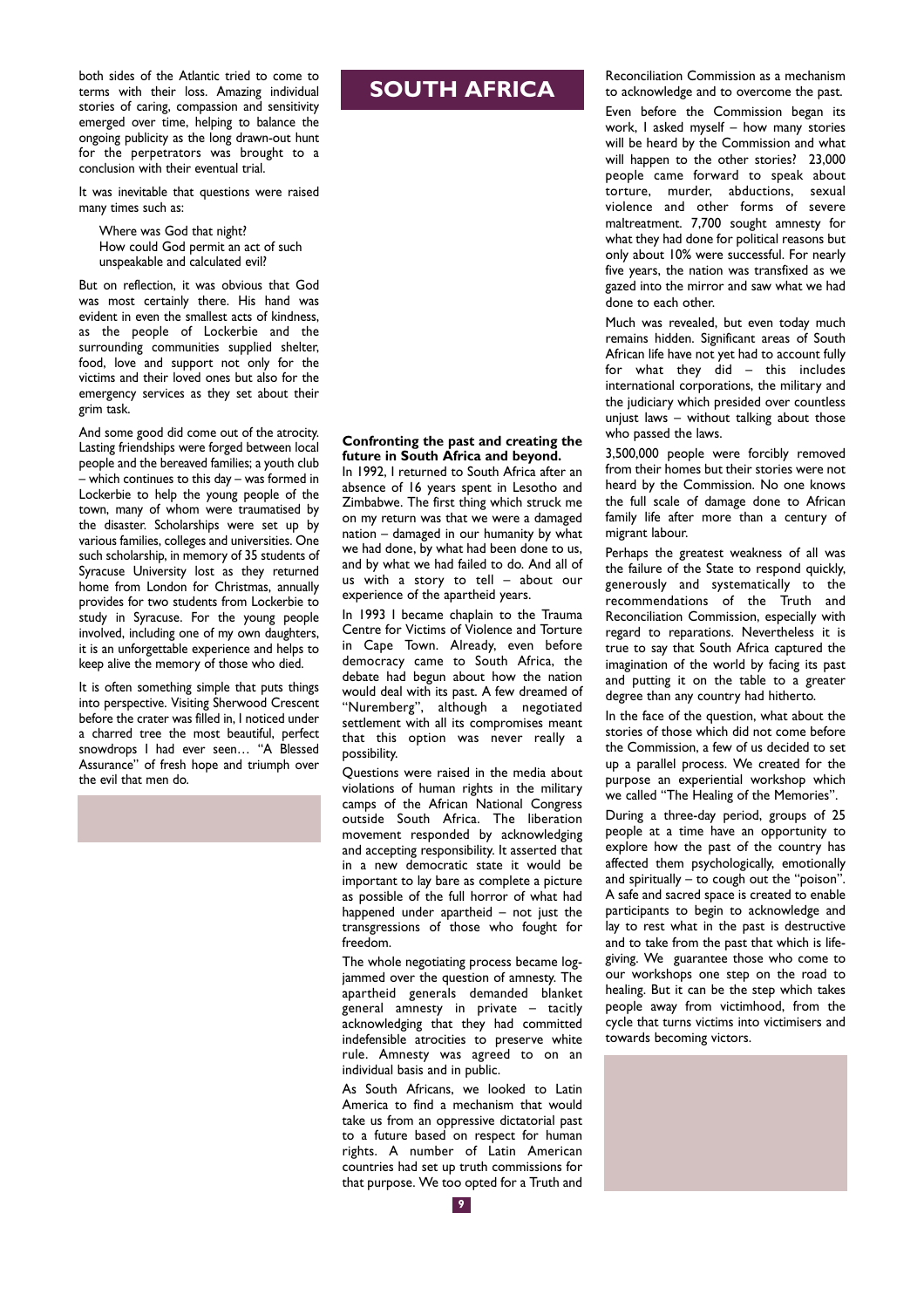#### **TURKEY**

*Editorial Note. Father Andrea Santoro was a priest from the one Catholic church in the city of Trabzon. He was shot and killed while praying in his parish. A teenager has been arrested and is said to have been influenced by the cartoons lampooning the Prophet Mohammed. But many questions remain unanswered.*

It seems to me a bit strange that I, a religious of consecrated life, have been asked to give a contribution for a magazine dedicated to families. But I am convinced that the true family is the place where each of us has placed the treasure of his heart, a space open to a meeting of a specific person as in a couple, or a meeting that renews itself in every person we are asked to love as God would. I think that in this second perspective we can see the life of a consecrated monk or nun as someone who very soon discovers a brotherhood with other brothers and sisters who, from different starting points, have decided to live a life of more universal solidarity and partnership. We are not always given the possibility to enjoy the beauty and the richness of this brotherhood that creates an "enlarged" family, but I can say I have experienced them in many ways, during my religious life, first of all in the religious community I belong to, that is the Black Friars (Dominicans Brothers). However, a more touching experience of this deep brotherhood for me occurred here in Turkey, where I have been living for more than two years, on the day of the killing of my friend, Fr. Andrea Santoro, on February the 5th of this year, in Trabzon, on the Black Sea. Andrea was not a Black Friar, but a common perception had soon brought us to a mutual understanding; we can't just live side by side in mere tolerance in a land where we are foreigners and a tiny minority in our religious creed. Though miles distant from one another (he in the North East and I in Istanbul), and living in different contexts, we tried to make true our wish to meet one another and from time to time we could enjoy each other's company.

Then the tragic news you don't want to believe, a feeling of deep uneasiness in receiving it through a cold press bulletin, and then a journalist who is already there, asking questions, without even giving you the time to cope with your inner ordeal. It takes only a few moments before you realise how much the loss of a dear person, even though not of your blood, has made your few certainties shake from their very basis. You go back to your memories, not many, of the moments shared and you think of your common efforts to share signs of hope with others. You would like to find someone to blame for all of this, but then you see too many are already uttering their harsh words of condemnation. You understand, then, that the real challenge is to be able to run away from all forms of extremism in judging responsibilities, as well as in viewing the religious or lay contrasts. You are left with a deep wish to "make memory" of the one passed away, to do all you can so that the things he lived for will not get lost. You are faced with your daily challenges: meeting the others, fighting against fear, poverty, loneliness, lack of values. These are the enemies we must defeat in order to promote a peaceful co-existence of all human beings. That is why, since that 5th of February, Andrea has become even closer to me: he is the companion of my journey. He is here, in Istanbul, to keep alive his dream of a possible co-existence of believers in different faiths, through my/your poor witnessing of our Christian faith. At the same time, Andrea enlarges the universal family of our brothers and sisters who have preceded us in the final encounter, for them already come to its fulfilment. The upsetting farewell becomes an "A-Dieu": a renewed appointment for an unbreakable brotherhood.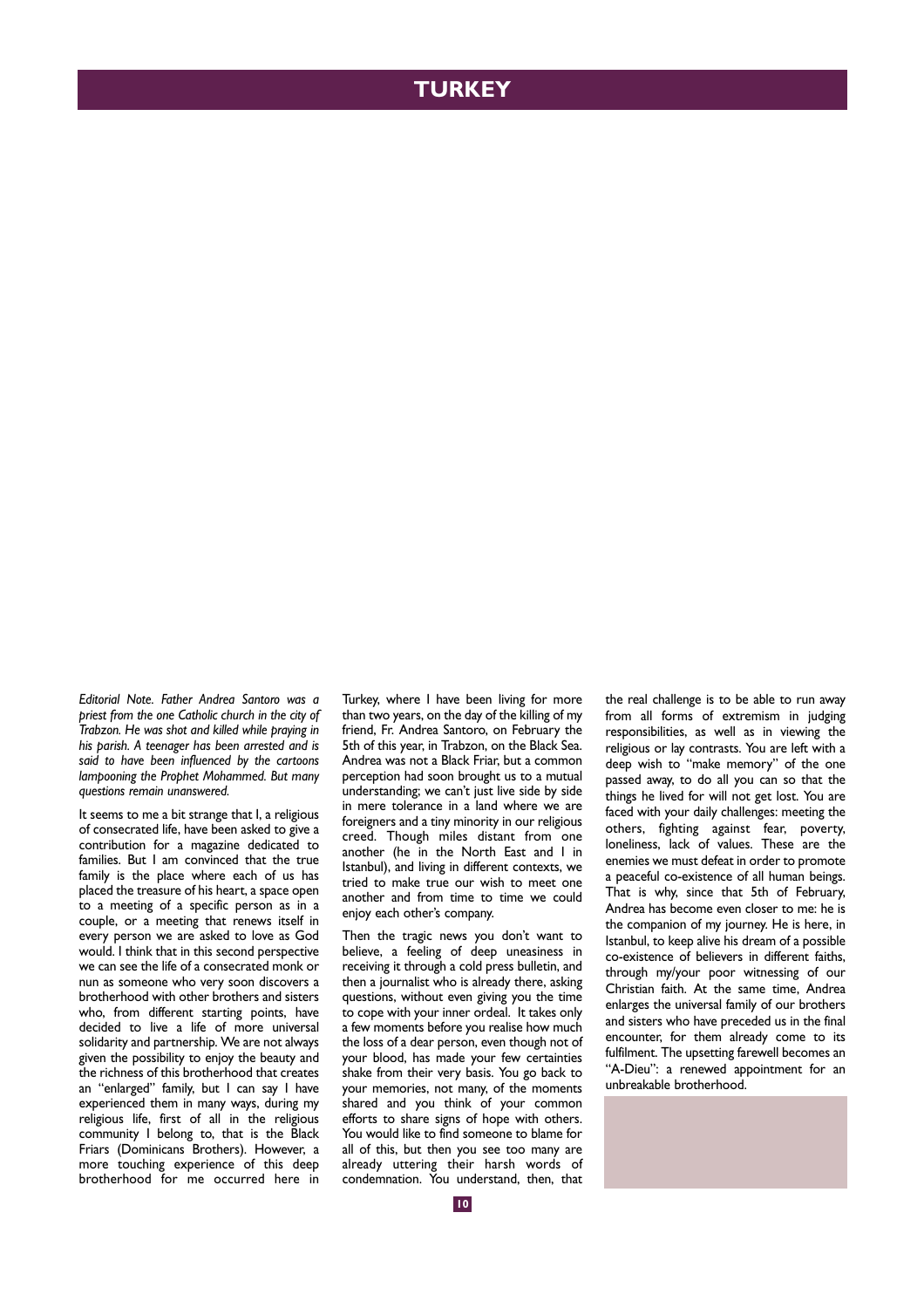#### **USA/AUSTRALIA**

My son and daughter-in-law worked at the World Trade Center for just over a year. My son, Ross, wanted to return to New York and when that did not happen they decided to come home and live in Australia.

On that fatal day of terrorism, we were all asleep. The phone rang in the early hours of the morning; it was Kate's sister, phoning from Greece. She told me that a plane had hit one of the towers. A small plane, I thought. On hearing the news, Ross telephoned his best New York friend, Ken. He could not get through on his mobile but managed to get through to his home, to be told that Ken was safe – he was running late for a meeting at World Trade, missed the train connection, caught the ferry and was walking towards the towers when the plane hit.

We turned the television on and the look on my child's and his wife's face was one of pure horror. They sat holding one another in total disbelief. Ross could not stop watching the television. They had worked on the 84th floor of the second building to be hit – the first one to come down. He sat on the floor, rocking to and fro, saying "I should have been there".

It was so hard to watch this man/child try to come to terms with realising that so many of the people he had worked with were dead. There were mornings when I would hear him get out of bed at about 2am and so I would too, to be with him. Some time after 9/11, the New York office sent a beautifully bound book, complete with colour pictures and the history of all who had perished. Ross sat reading the book, touching the faces of people he knew, not even trying to hold back the tears. As parents, both I and his father felt helpless. If we said that we were grateful that they were not working there at the time, it was

#### **USA**

greeted with, "That does not help, Mum".

Eventually Ross and Kate revisited New York. Their friend, Ken, and his family now live in Philadelphia. When Ken's little son asked his father, "How many people do you know will die today, Daddy?" and was daily begging Ken not to go into the city, they decided they had to move. I had never given any serious thought as to how our whole family suffered as a result of that terror. Ross recently told us that he lives with 9/11 each day. Looking back, I can only hope that we tried to help him and Kate through the pain that they felt. We are grateful that they were not at their desks on that awful day, and now we can say it.

victims of terrorism and foster mutual respect and understanding of cultures and religions.

As I reflect on the past five years, I feel blessed with many  $g$ ifts – my faith, the support of my family and friends and individuals from around the world who reached out to support our family. Their compassion and generosity carried us through our darkest hours. I am also grateful for the friendships I have made within our 9/11 community. We share an unspoken bond and are a source of strength and inspiration for each other.

Although I will always have a void in my life due to the loss of my wonderful son, Brad has a special place in my heart that is always reserved for him. I feel his presence every day which gives me strength and courage to continue on. His beautiful smile, sense of humour and thoughtful, understated manner are forever etched in my mind. In his memory I have intentionally chosen to focus on his life and his belief – that good can overcome evil, love is stronger than hate and when you change one heart you change many.

We must work together to create a safer world for our children for generations to come.

Every day we are given stones, But what do we build? Is it a bridge or is it a wall? I believe we must build bridges.

September 11th 2001 changed the lives of all Americans and how we view our safety. Along with nearly 3,000 other families, my husband and I suffered the unimaginable loss of our precious 24-year-old son Brad in the attacks on the World Trade Center.

My son's death changed my life profoundly – personally, spiritually and professionally. I now view my life in two chapters, before September 11th and after September 11th. Before 9/11, I worked as a clinical social worker and, like most mothers, I was focused on the everyday needs of my family, unaware of the threat of terrorism and unfamiliar with the political world. After 9/11, I co-founded Voices of September 11th, an organisation created to provide information to those impacted. Almost immediately, I joined other 9/11 families attending meetings in New York City and Washington, D.C. Our presence put a face on the victims' families and our moral authority provided a voice. Initially I was reluctant to speak out publicly, due to the public nature of our loss and the debates<br>surrounding it. But I felt a moral But I felt a moral responsibility to prevent other mothers from walking in my shoes.

Since 9/11, my time has been devoted to leading Voices of September 11th. Our efforts continue today as we advocate for the creation of a respectful memorial/museum at Ground Zero to commemorate those lives lost and tell the story of 9/11. In addition, we are advocating for implementation of the 9/11 Commission recommendations and educating the public about preparedness. VOICES international outreach has evolved to include programmes that provide support to other